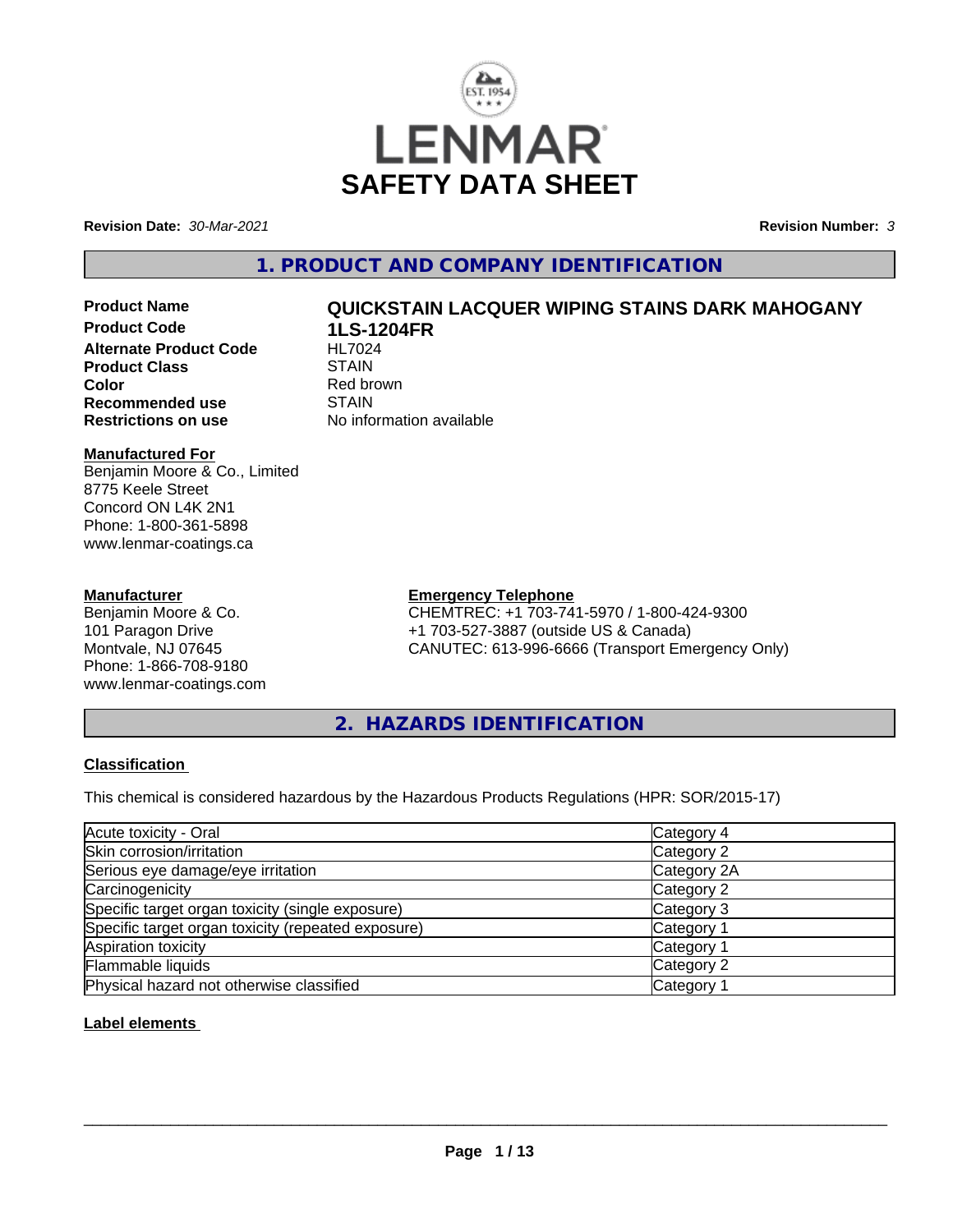#### **Danger**

#### **Hazard statements**

Harmful if swallowed Causes skin irritation Causes serious eye irritation Suspected of causing cancer May cause respiratory irritation. May cause drowsiness or dizziness Causes damage to organs through prolonged or repeated exposure May be fatal if swallowed and enters airways Highly flammable liquid and vapor Reactive flammable material



#### **Appearance** liquid **Odor** solvent

#### **Precautionary Statements - Prevention**

Obtain special instructions before use Do not handle until all safety precautions have been read and understood Use personal protective equipment as required Wash face, hands and any exposed skin thoroughly after handling Do not eat, drink or smoke when using this product Wear eye/face protection Do not breathe dust/fume/gas/mist/vapors/spray Use only outdoors or in a well-ventilated area Keep away from heat, hot surfaces, sparks, open flames and other ignition sources. No smoking Keep container tightly closed Ground/bond container and receiving equipment Use explosion-proof electrical/ventilating/lighting/equipment Use only non-sparking tools Take precautionary measures against static discharge Keep cool

#### **Precautionary Statements - Response**

IF exposed or concerned: Get medical advice/attention

**Eyes**

IF IN EYES: Rinse cautiously with water for several minutes. Remove contact lenses, if present and easy to do. Continue rinsing

If eye irritation persists: Get medical advice/attention

**Skin**

If skin irritation occurs: Get medical advice/attention

IF ON SKIN (or hair): Remove/Take off immediately all contaminated clothing. Rinse skin with water/shower Wash contaminated clothing before reuse

#### **Inhalation**

IF INHALED: Remove victim to fresh air and keep at rest in a position comfortable for breathing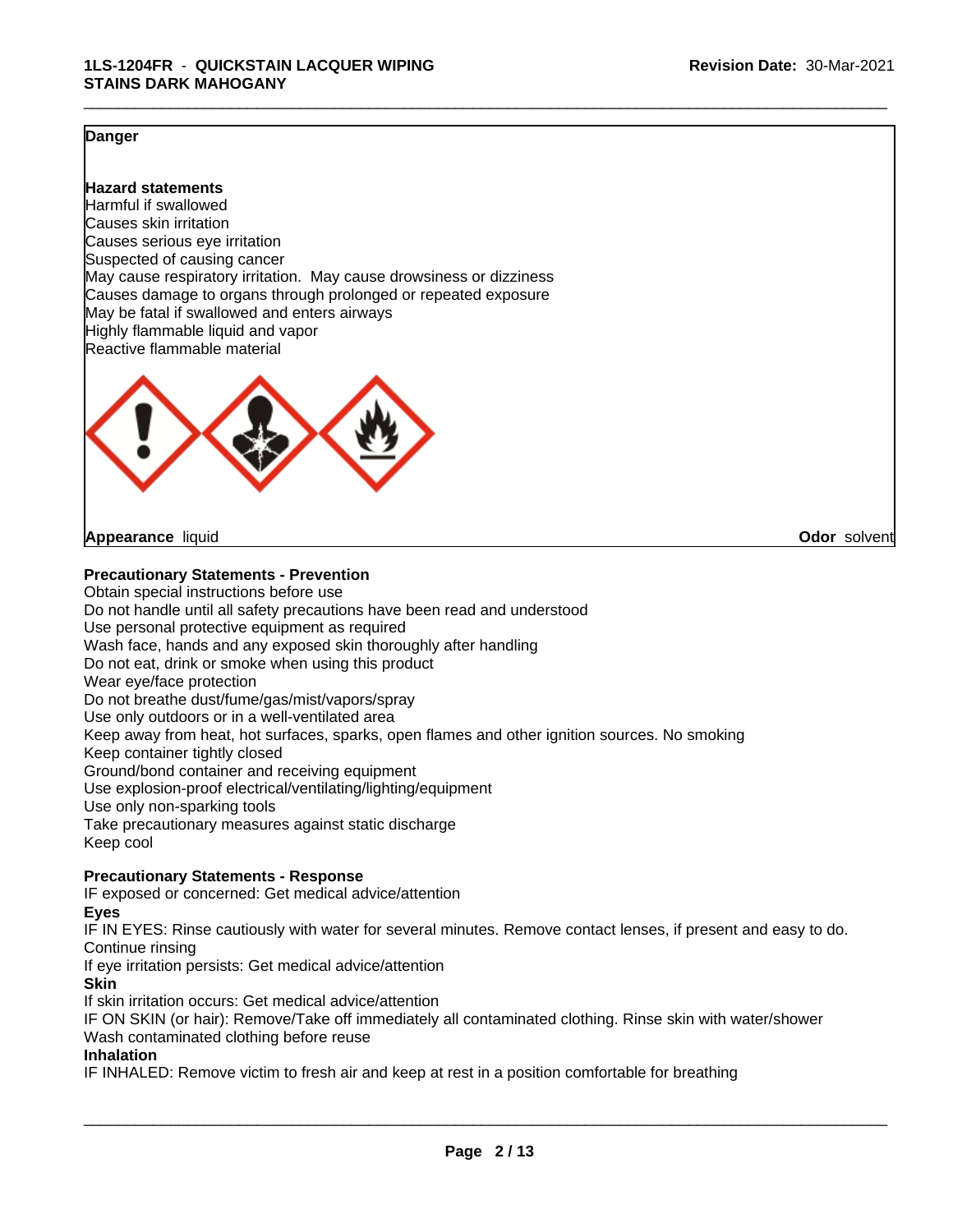#### **Ingestion**

IF SWALLOWED: Immediately call a POISON CENTER or doctor/physician Do NOT induce vomiting Rinse mouth **Fire** In case of fire: Use CO2, dry chemical, or foam for extinction

#### **Precautionary Statements - Storage**

Store locked up Store in a well-ventilated place. Keep container tightly closed

#### **Precautionary Statements - Disposal**

Dispose of contents/container to an approved waste disposal plant

#### **Other information**

No information available

May cause allergic skin reaction

#### **3. COMPOSITION INFORMATION ON COMPONENTS**

\_\_\_\_\_\_\_\_\_\_\_\_\_\_\_\_\_\_\_\_\_\_\_\_\_\_\_\_\_\_\_\_\_\_\_\_\_\_\_\_\_\_\_\_\_\_\_\_\_\_\_\_\_\_\_\_\_\_\_\_\_\_\_\_\_\_\_\_\_\_\_\_\_\_\_\_\_\_\_\_\_\_\_\_\_\_\_\_\_\_\_\_\_

| <b>Chemical name</b>                            | CAS No.       | Weight-%      | Hazardous Material<br>registry number<br>(HMIRA registry #) | Date HMIRA filed and<br>Information Review Act date exemption granted<br>(if applicable) |
|-------------------------------------------------|---------------|---------------|-------------------------------------------------------------|------------------------------------------------------------------------------------------|
| 2-Butoxyethanol                                 | 111-76-2      | $15 - 40%$    |                                                             |                                                                                          |
| Propylene glycol monomethyl<br>ether acetate    | 108-65-6      | $10 - 30%$    |                                                             |                                                                                          |
| Distillates, petroleum,<br>hydrotreated light   | 64742-47-8    | $7 - 13%$     |                                                             |                                                                                          |
| Stoddard solvent                                | 8052-41-3     | $3 - 7%$      |                                                             |                                                                                          |
| n-Butyl acetate                                 | 123-86-4      | $3 - 7%$      |                                                             |                                                                                          |
| Acetone                                         | 67-64-1       | 1 - 5%        |                                                             |                                                                                          |
| cellulose, nitrate                              | 9004-70-0     | $1 - 5%$      |                                                             |                                                                                          |
| Iron oxide                                      | 1309-37-1     | $1 - 5%$      |                                                             |                                                                                          |
| VM&P naphtha                                    | 64742-89-8    | $1 - 5%$      |                                                             |                                                                                          |
| Solvent naphtha, petroleum,<br>medium aliphatic | 64742-88-7    | $1 - 5%$      |                                                             |                                                                                          |
| Solvent naphtha, petroleum,<br>light aromatic   | 64742-95-6    | $1 - 5%$      |                                                             | $\blacksquare$                                                                           |
| Raw Umber Pigment                               | 12713-03-0    | $1 - 5%$      |                                                             |                                                                                          |
| Isopropyl alcohol                               | 67-63-0       | - 5%          |                                                             | -                                                                                        |
| 1,2,4-Trimethylbenzene                          | $95 - 63 - 6$ | $1 - 5%$      |                                                             |                                                                                          |
| Carbon black                                    | 1333-86-4     | $0.25 - 0.5%$ |                                                             |                                                                                          |

**Confidential Business Information note**

\*The exact percentage (concentration) of composition has been withheld as a trade secret

 $\overline{\phantom{a}}$  ,  $\overline{\phantom{a}}$  ,  $\overline{\phantom{a}}$  ,  $\overline{\phantom{a}}$  ,  $\overline{\phantom{a}}$  ,  $\overline{\phantom{a}}$  ,  $\overline{\phantom{a}}$  ,  $\overline{\phantom{a}}$  ,  $\overline{\phantom{a}}$  ,  $\overline{\phantom{a}}$  ,  $\overline{\phantom{a}}$  ,  $\overline{\phantom{a}}$  ,  $\overline{\phantom{a}}$  ,  $\overline{\phantom{a}}$  ,  $\overline{\phantom{a}}$  ,  $\overline{\phantom{a}}$ 

**4. FIRST AID MEASURES**

**General Advice If symptoms persist, call a physician. Show this safety data** If symptoms persist, call a physician. Show this safety data sheet to the doctor in attendance.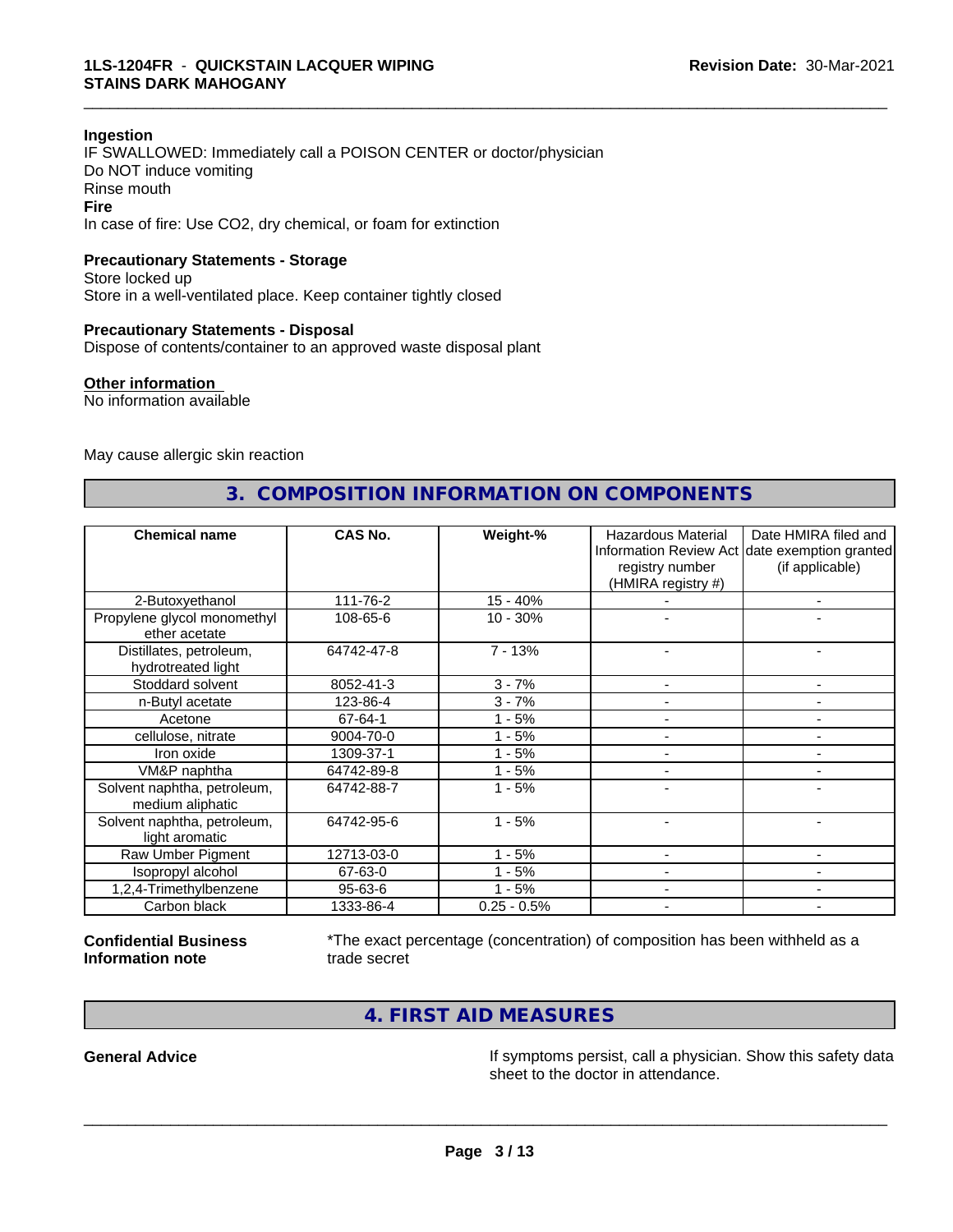| <b>Eye Contact</b>                     | Immediately flush with plenty of water. After initial flushing,<br>remove any contact lenses and continue flushing for at<br>least 15 minutes. Keep eye wide open while rinsing. If<br>symptoms persist, call a physician. |
|----------------------------------------|----------------------------------------------------------------------------------------------------------------------------------------------------------------------------------------------------------------------------|
| <b>Skin Contact</b>                    | Wash off immediately with soap and plenty of water<br>removing all contaminated clothes and shoes. If skin<br>irritation persists, call a physician.                                                                       |
| <b>Inhalation</b>                      | Move to fresh air. If symptoms persist, call a physician.<br>If not breathing, give artificial respiration. Call a physician<br>immediately.                                                                               |
| Ingestion                              | Clean mouth with water and afterwards drink plenty of<br>water. Do not induce vomiting without medical advice.<br>Never give anything by mouth to an unconscious person.<br>Consult a physician.                           |
| <b>Protection Of First-Aiders</b>      | Use personal protective equipment.                                                                                                                                                                                         |
| <b>Most Important Symptoms/Effects</b> | May cause allergic skin reaction.                                                                                                                                                                                          |
| <b>Notes To Physician</b>              | Treat symptomatically.                                                                                                                                                                                                     |

**5. FIRE-FIGHTING MEASURES**

| <b>Flammable Properties</b>                           | Vapors may travel considerable distance to a source of<br>ignition and flash back. Vapors may cause flash fire.                                                                                                                                                                                |
|-------------------------------------------------------|------------------------------------------------------------------------------------------------------------------------------------------------------------------------------------------------------------------------------------------------------------------------------------------------|
| <b>Suitable Extinguishing Media</b>                   | Foam, dry powder or water. Use extinguishing measures<br>that are appropriate to local circumstances and the<br>surrounding environment.                                                                                                                                                       |
| Protective equipment and precautions for firefighters | As in any fire, wear self-contained breathing apparatus<br>pressure-demand, MSHA/NIOSH (approved or equivalent)<br>and full protective gear.                                                                                                                                                   |
| <b>Hazardous combustion products</b>                  | Burning may result in carbon dioxide, carbon monoxide<br>and other combustion products of varying composition<br>which may be toxic and/or irritating.                                                                                                                                         |
| <b>Specific Hazards Arising From The Chemical</b>     | Flammable. Flash back possible over considerable<br>distance. Keep product and empty container away from<br>heat and sources of ignition. Closed containers may<br>rupture if exposed to fire or extreme heat. Thermal<br>decomposition can lead to release of irritating gases and<br>vapors. |
| Sensitivity to mechanical impact                      | No                                                                                                                                                                                                                                                                                             |
| Sensitivity to static discharge                       | <b>Yes</b>                                                                                                                                                                                                                                                                                     |
| <b>Flash Point Data</b><br>Flash point (°F)           | 47                                                                                                                                                                                                                                                                                             |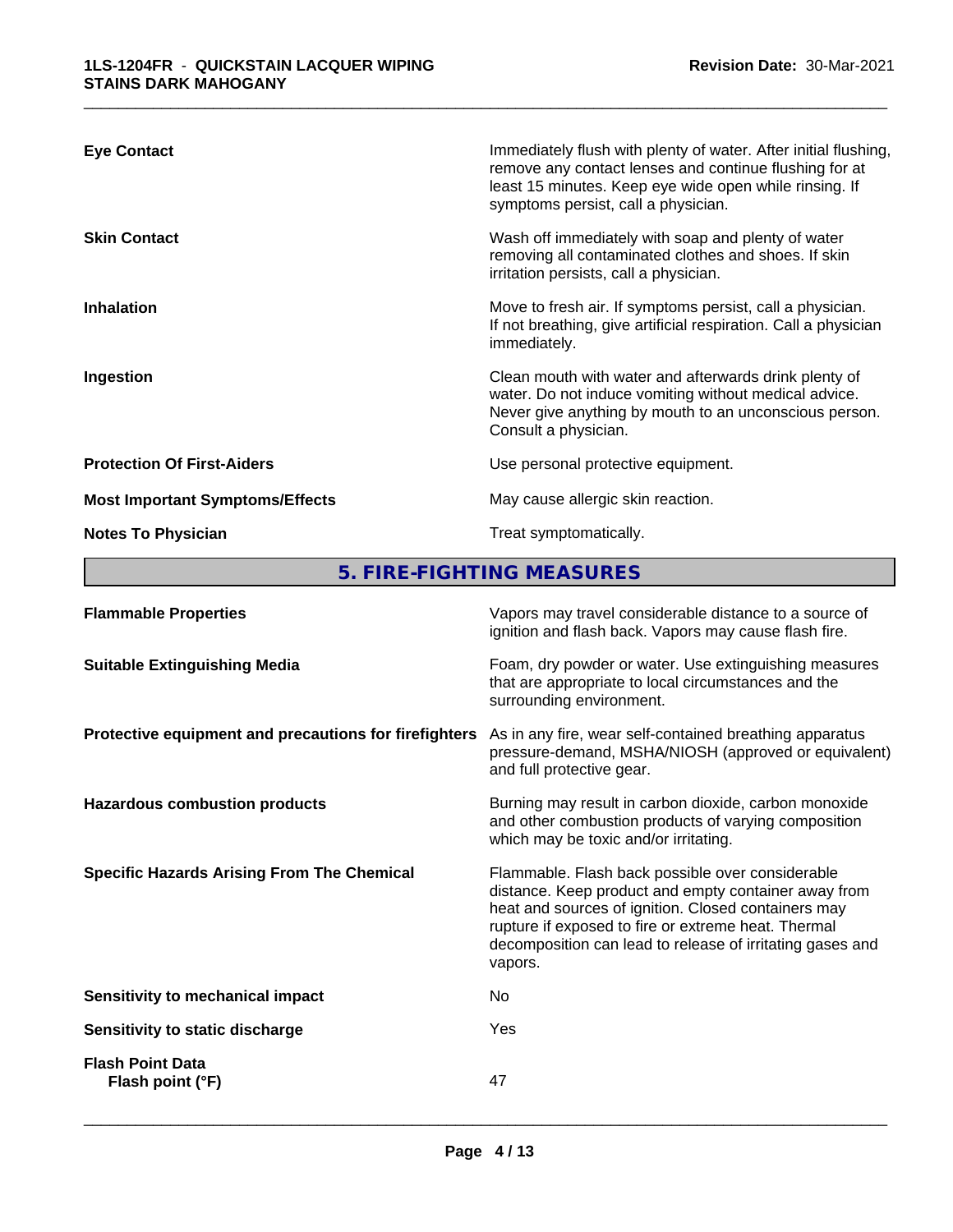| Flash Point (°C)<br><b>Method</b>                             |                        | 8<br><b>PMCC</b>               |                                |
|---------------------------------------------------------------|------------------------|--------------------------------|--------------------------------|
| <b>Flammability Limits In Air</b>                             |                        |                                |                                |
| Lower flammability limit:<br><b>Upper flammability limit:</b> |                        | Not available<br>Not available |                                |
| <b>NFPA</b><br>Health: $3$                                    | <b>Flammability: 3</b> | <b>Instability: 1</b>          | <b>Special: Not Applicable</b> |
| <b>NFPA Legend</b><br>0 - Not Hazardous                       |                        |                                |                                |

- 1 Slightly
- 2 Moderate
- 3 High
- 4 Severe

*The ratings assigned are only suggested ratings, the contractor/employer has ultimate responsibilities for NFPA ratings where this system is used.*

*Additional information regarding the NFPA rating system is available from the National Fire Protection Agency (NFPA) at www.nfpa.org.*

#### **6. ACCIDENTAL RELEASE MEASURES**

| <b>Personal Precautions</b>      | Remove all sources of ignition. Take precautions to<br>prevent flashback. Ground and bond all containers and<br>handling equipment. Take precautionary measures against<br>static discharges. Ensure adequate ventilation. Avoid<br>contact with skin, eyes and clothing. Use personal<br>protective equipment.  |
|----------------------------------|------------------------------------------------------------------------------------------------------------------------------------------------------------------------------------------------------------------------------------------------------------------------------------------------------------------|
| <b>Other Information</b>         | Prevent further leakage or spillage if safe to do so. Do not<br>allow material to contaminate ground water system.<br>Prevent product from entering drains. Do not flush into<br>surface water or sanitary sewer system. Local authorities<br>should be advised if significant spillages cannot be<br>contained. |
| <b>Environmental precautions</b> | See Section 12 for additional Ecological Information.                                                                                                                                                                                                                                                            |
| <b>Methods for Cleaning Up</b>   | Dam up. Soak up with inert absorbent material. Use a<br>non-sparking or explosion proof means to transfer material<br>to a sealed, appropriate container for disposal. Clean<br>contaminated surface thoroughly.                                                                                                 |

### **7. HANDLING AND STORAGE**

**Handling Handling Avoid contact with skin, eyes and clothing. Wear personal and results and clothing. Wear personal** protective equipment. Do not breathe vapors or spray mist. Use only in ventilated areas. Prevent vapor build-up by providing adequate ventilation during and after use.

> Take precautionary measures against static discharges. To avoid ignition of vapors by static electricity discharge,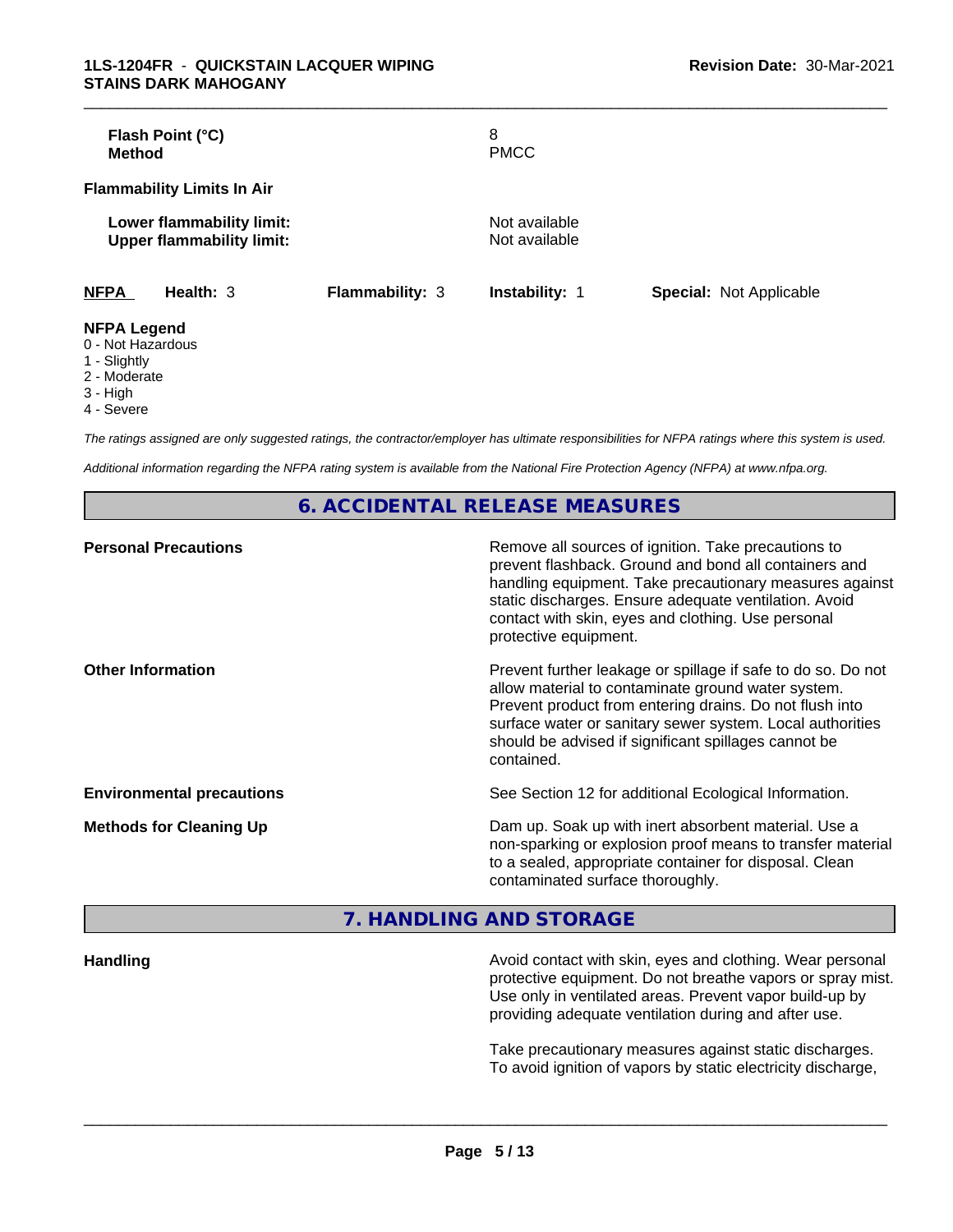all metal parts of the equipment must be grounded. Keep away from heat, sparks and flame. Do not smoke. Extinguish all flames and pilot lights, and turn off stoves, heaters, electric motors and other sources of ignition during use and until all vapors are gone. Ignition and/or flash back may occur.

\_\_\_\_\_\_\_\_\_\_\_\_\_\_\_\_\_\_\_\_\_\_\_\_\_\_\_\_\_\_\_\_\_\_\_\_\_\_\_\_\_\_\_\_\_\_\_\_\_\_\_\_\_\_\_\_\_\_\_\_\_\_\_\_\_\_\_\_\_\_\_\_\_\_\_\_\_\_\_\_\_\_\_\_\_\_\_\_\_\_\_\_\_

**Storage Keep containers tightly closed in a dry, cool and get a dry and storage Keep containers tightly closed in a dry, cool and** well-ventilated place. Keep away from heat. Keep away from open flames, hot surfaces and sources of ignition. Keep in properly labeled containers. Keep out of the reach of children.

**Incompatible Materials Incompatible with strong acids and bases and strong** oxidizing agents.

#### **8. EXPOSURE CONTROLS/PERSONAL PROTECTION**

#### **Exposure Limits**

| <b>Chemical name</b>                          | <b>ACGIH TLV</b>                                                                                                                      | <b>Alberta</b>                                                                                   | <b>British Columbia</b>                                                                           | <b>Ontario</b>                                                  | Quebec                                                                                                |
|-----------------------------------------------|---------------------------------------------------------------------------------------------------------------------------------------|--------------------------------------------------------------------------------------------------|---------------------------------------------------------------------------------------------------|-----------------------------------------------------------------|-------------------------------------------------------------------------------------------------------|
| 2-Butoxyethanol                               | TWA: 20 ppm                                                                                                                           | 20 ppm - TWA<br>97 mg/m $3$ - TWA                                                                | 20 ppm - TWA                                                                                      | 20 ppm - TWA                                                    | 20 ppm - TWAEV<br>97 mg/m <sup>3</sup> - TWAEV                                                        |
| Propylene glycol monomethyl<br>ether acetate  | N/E                                                                                                                                   | N/E                                                                                              | 50 ppm - TWA<br>75 ppm - STEL                                                                     | 50 ppm - TWA<br>270 mg/m <sup>3</sup> - TWA                     | N/E                                                                                                   |
| Distillates, petroleum,<br>hydrotreated light | N/E                                                                                                                                   | N/E                                                                                              | 200 mg/m <sup>3</sup> - TWA<br>Skin absorption can<br>contribute to overall<br>exposure.          | N/E                                                             | N/E                                                                                                   |
| Stoddard solvent                              | TWA: 100 ppm                                                                                                                          | $100$ ppm - TWA<br>$572$ mg/m <sup>3</sup> - TWA                                                 | 290 mg/m <sup>3</sup> - TWA<br>580 mg/m <sup>3</sup> - STEL                                       | 525 mg/m <sup>3</sup> - TWA                                     | 100 ppm - TWAEV<br>525 mg/m <sup>3</sup> - TWAEV                                                      |
| n-Butyl acetate                               | STEL: 150 ppm<br>TWA: 50 ppm                                                                                                          | 150 ppm - TWA<br>$713$ mg/m <sup>3</sup> - TWA<br>200 ppm - STEL<br>950 mg/m <sup>3</sup> - STEL | 20 ppm - TWA                                                                                      | 150 ppm - TWA<br>200 ppm - STEL                                 | 150 ppm - TWAEV<br>713 mg/m <sup>3</sup> - TWAEV<br>200 ppm - STEV<br>950 mg/m <sup>3</sup> - STEV    |
| Acetone                                       | STEL: 500 ppm<br>TWA: 250 ppm                                                                                                         | 500 ppm - TWA<br>1200 mg/m <sup>3</sup> - TWA<br>750 ppm - STEL<br>1800 mg/m <sup>3</sup> - STEL | 250 ppm - TWA<br>500 ppm - STEL                                                                   | 250 ppm - TWA<br>500 ppm - STEL                                 | 500 ppm - TWAEV<br>1190 mg/m <sup>3</sup> - TWAEV<br>1000 ppm - STEV<br>2380 mg/m <sup>3</sup> - STEV |
| Iron oxide                                    | TWA: $5 \text{ ma/m}^3$<br>respirable particulate<br>matter                                                                           | $5$ mg/m <sup>3</sup> - TWA                                                                      | 10 mg/m $3$ - TWA<br>$3$ mg/m $3$ - TWA<br>$5$ mg/m <sup>3</sup> - TWA<br>10 mg/m $3 -$ STEL      | $5 \text{ ma/m}^3$ - TWA                                        | 5 mg/m <sup>3</sup> - TWAEV<br>10 mg/m <sup>3</sup> - TWAEV                                           |
| Raw Umber Pigment                             | TWA: 0.02 mg/m <sup>3</sup> Mn<br>respirable particulate<br>matter<br>TWA: $0.1 \text{ mg/m}^3$ Mn<br>inhalable particulate<br>matter | $0.2$ mg/m <sup>3</sup> - TWA                                                                    | $0.2$ mg/m <sup>3</sup> - TWA<br>$0.02$ mg/m <sup>3</sup> - TWA<br>Adverse reproductive<br>effect | $0.02$ mg/m <sup>3</sup> - TWA<br>$0.1$ mg/m <sup>3</sup> - TWA | 0.2 mg/m <sup>3</sup> - TWAEV                                                                         |
| Isopropyl alcohol                             | STEL: 400 ppm<br>TWA: 200 ppm                                                                                                         | 200 ppm - TWA<br>492 mg/m <sup>3</sup> - TWA<br>400 ppm - STEL<br>984 mg/m <sup>3</sup> - STEL   | 200 ppm - TWA<br>400 ppm - STEL                                                                   | 200 ppm - TWA<br>400 ppm - STEL                                 | 400 ppm - TWAEV<br>985 mg/m <sup>3</sup> - TWAEV<br>500 ppm - STEV<br>1230 mg/m <sup>3</sup> - STEV   |
| Carbon black                                  | TWA: $3 \text{ mg/m}^3$<br>inhalable particulate<br>matter                                                                            | $3.5$ mg/m <sup>3</sup> - TWA                                                                    | $3$ mg/m $3$ - TWA                                                                                | $3$ mg/m $3$ - TWA                                              | $3.5$ mg/m <sup>3</sup> - TWAEV                                                                       |

#### **Legend**

ACGIH - American Conference of Governmental Industrial Hygienists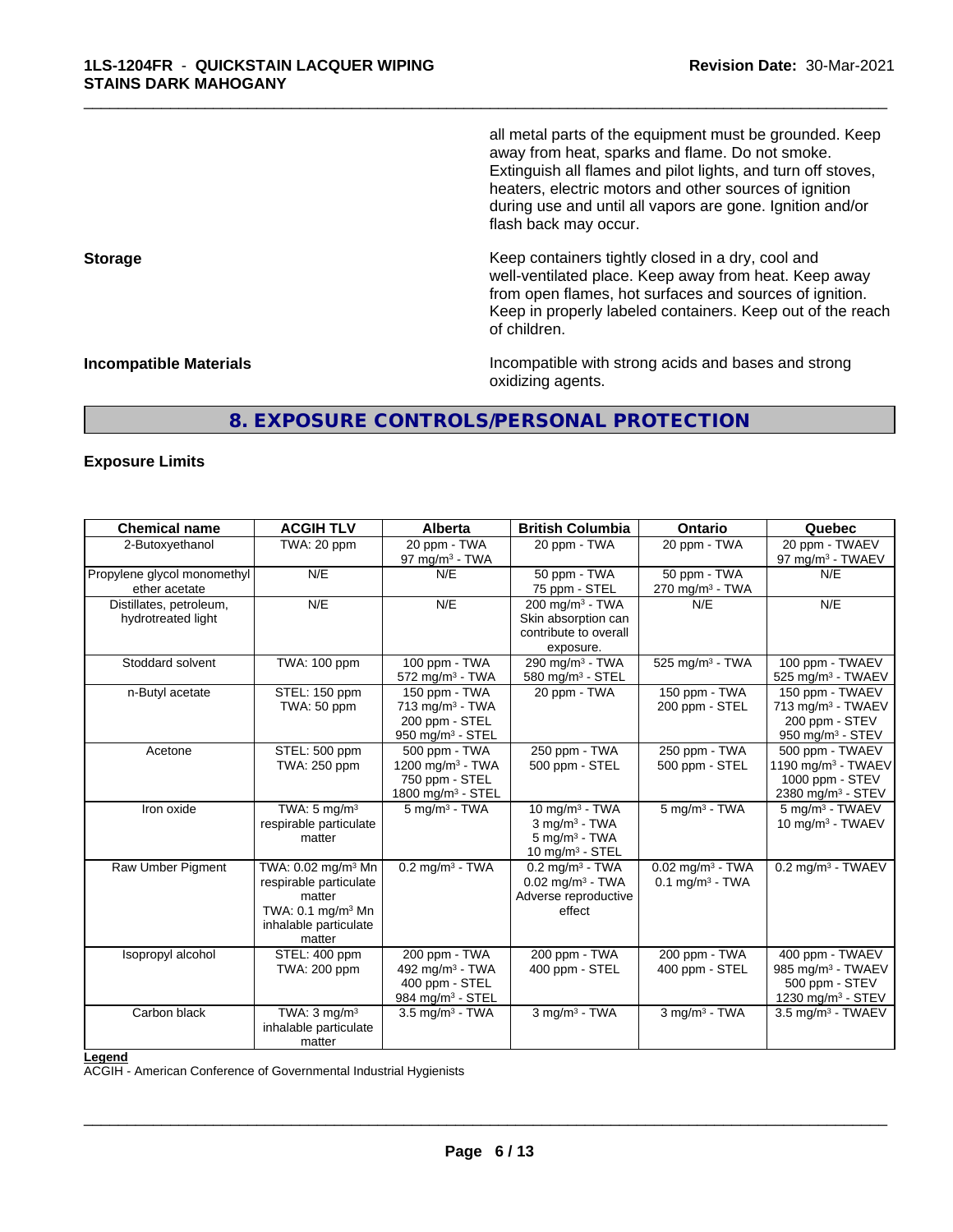Alberta - Alberta Occupational Exposure Limits British Columbia - British Columbia Occupational Exposure Limits Ontario - Ontario Occupational Exposure Limits Quebec - Quebec Occupational Exposure Limits N/E - Not established

## **Personal Protective Equipment**

**Engineering Measures Ensure** Ensure adequate ventilation, especially in confined areas.

\_\_\_\_\_\_\_\_\_\_\_\_\_\_\_\_\_\_\_\_\_\_\_\_\_\_\_\_\_\_\_\_\_\_\_\_\_\_\_\_\_\_\_\_\_\_\_\_\_\_\_\_\_\_\_\_\_\_\_\_\_\_\_\_\_\_\_\_\_\_\_\_\_\_\_\_\_\_\_\_\_\_\_\_\_\_\_\_\_\_\_\_\_

Safety glasses with side-shields. If splashes are likely to occur, wear: Tightly fitting safety goggles **Skin Protection Protection Protective gloves and impervious clothing. Respiratory Protection Number 1** (Use only with adequate ventilation. In operations where exposure limits are exceeded, use a NIOSH approved respirator that has been selected by a technically qualified person for the specific work conditions. When spraying the product or applying in confined areas, wear a NIOSH approved respirator specified for paint spray or organic vapors.

**Hygiene Measures Avoid contact with skin, eyes and clothing. Remove and Hygiene Measures Avoid contact with skin, eyes and clothing. Remove and** wash contaminated clothing before re-use. Wash thoroughly after handling.

#### **9. PHYSICAL AND CHEMICAL PROPERTIES**

| Appearance                           | liquid                   |
|--------------------------------------|--------------------------|
| Odor                                 | solvent                  |
| <b>Odor Threshold</b>                | No information available |
| Density (Ibs/gal)                    | $7.75 - 7.85$            |
| <b>Specific Gravity</b>              | $0.93 - 0.95$            |
| рH                                   | No information available |
| <b>Viscosity (cps)</b>               | No information available |
| Solubility(ies)                      | No information available |
| <b>Water solubility</b>              | No information available |
| <b>Evaporation Rate</b>              | No information available |
| Vapor pressure                       | No information available |
| Vapor density                        | No information available |
| Wt. % Solids                         | 15 - 25                  |
| Vol. % Solids                        | $10 - 20$                |
| Wt. % Volatiles                      | 75 - 85                  |
| Vol. % Volatiles                     | $80 - 90$                |
| <b>VOC Regulatory Limit (g/L)</b>    | < 850                    |
| <b>Boiling Point (°F)</b>            | 248                      |
| <b>Boiling Point (°C)</b>            | 120                      |
| Freezing point (°F)                  | No information available |
| <b>Freezing Point (°C)</b>           | No information available |
| Flash point (°F)                     | 47                       |
| Flash Point (°C)                     | 8                        |
| <b>Method</b>                        | <b>PMCC</b>              |
| <b>Flammability (solid, gas)</b>     | Not applicable           |
| <b>Upper flammability limit:</b>     | Not applicable           |
| Lower flammability limit:            | Not applicable           |
| <b>Autoignition Temperature (°F)</b> | No information available |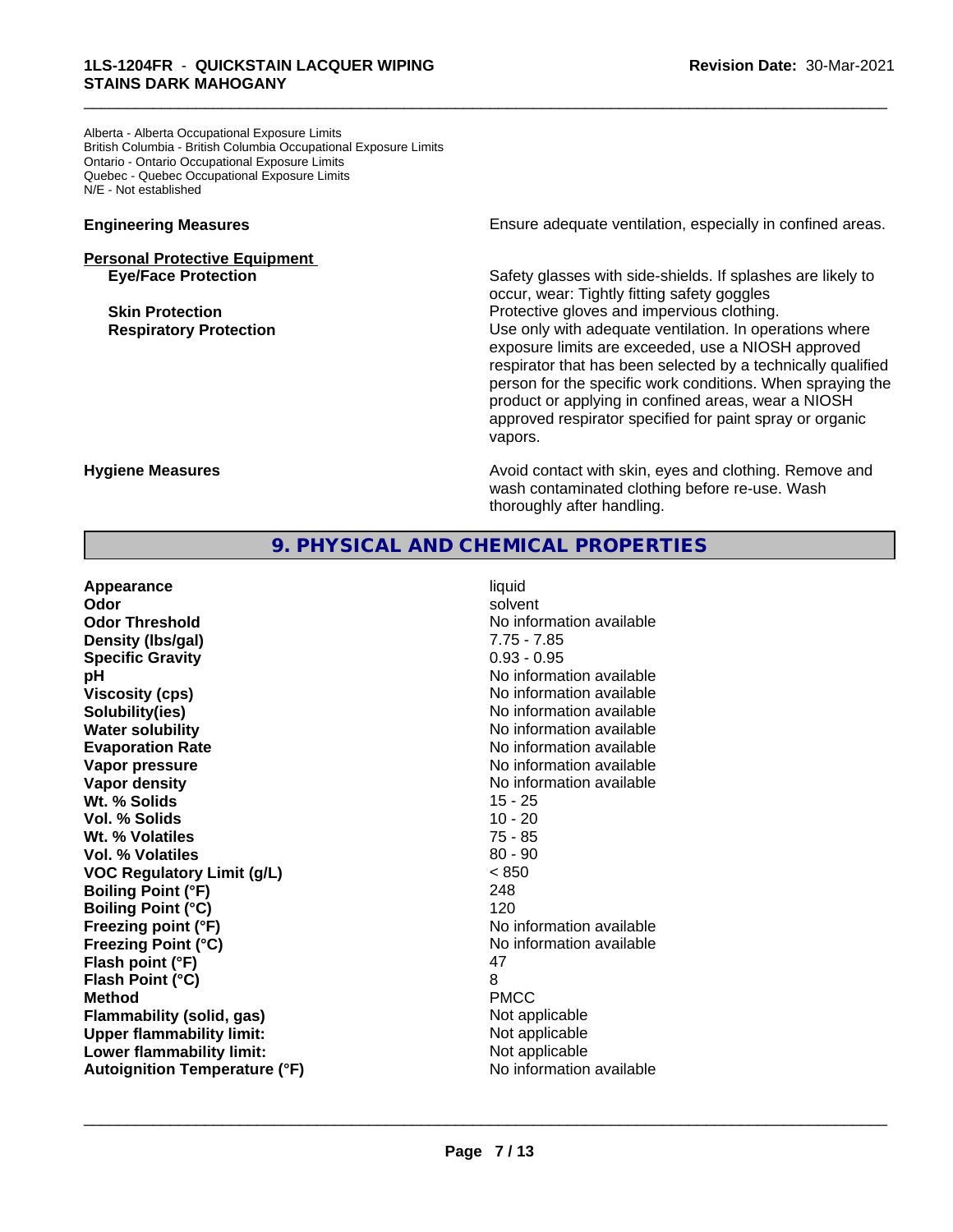**Autoignition Temperature (°C)**<br> **Decomposition Temperature (°F)** No information available **Decomposition Temperature (°F)**<br> **Decomposition Temperature (°C)** No information available<br>
No information available **Decomposition Temperature (°C) Partition coefficient** 

\_\_\_\_\_\_\_\_\_\_\_\_\_\_\_\_\_\_\_\_\_\_\_\_\_\_\_\_\_\_\_\_\_\_\_\_\_\_\_\_\_\_\_\_\_\_\_\_\_\_\_\_\_\_\_\_\_\_\_\_\_\_\_\_\_\_\_\_\_\_\_\_\_\_\_\_\_\_\_\_\_\_\_\_\_\_\_\_\_\_\_\_\_

**10. STABILITY AND REACTIVITY**

**Reactivity** Not Applicable **Chemical Stability Stability** Stable under normal conditions. Hazardous polymerisation does not occur. **Conditions to avoid Keep away from open flames, hot surfaces, static conditions to avoid** electricity and sources of ignition. Sparks. Elevated temperature. **Incompatible Materials Incompatible with strong acids and bases and strong** oxidizing agents. **Hazardous Decomposition Products** Thermal decomposition can lead to release of irritating gases and vapors. **Possibility of hazardous reactions** None under normal conditions of use.

#### **11. TOXICOLOGICAL INFORMATION**

#### **Product Information Information on likely routes of exposure**

**Acute Toxicity<br>Product Information** 

**Principal Routes of Exposure Exposure** Eye contact, skin contact and inhalation.

Repeated or prolonged exposure to organic solvents may lead to permanent brain and nervous system damage. Intentional misuse by deliberately concentrating and inhaling vapors may be harmful or fatal.

#### **<u>Symptoms related to the physical, chemical and toxicological characteristics</u>**

| <b>Symptoms</b>                                                                            | No information available                                                                                                                                                                                                             |  |  |  |  |
|--------------------------------------------------------------------------------------------|--------------------------------------------------------------------------------------------------------------------------------------------------------------------------------------------------------------------------------------|--|--|--|--|
| Delayed and immediate effects as well as chronic effects from short and long-term exposure |                                                                                                                                                                                                                                      |  |  |  |  |
| Eye contact                                                                                | Contact with eyes may cause irritation. Vapor may cause<br><i>irritation.</i>                                                                                                                                                        |  |  |  |  |
| <b>Skin contact</b>                                                                        | May cause skin irritation and/or dermatitis. Prolonged skin<br>contact may defat the skin and produce dermatitis.                                                                                                                    |  |  |  |  |
| <b>Inhalation</b>                                                                          | Harmful by inhalation. High vapor / aerosol concentrations<br>are irritating to the eyes, nose, throat and lungs and may<br>cause headaches, dizziness, drowsiness,<br>unconsciousness, and other central nervous system<br>effects. |  |  |  |  |
| Ingestion                                                                                  | Harmful if swallowed. Ingestion may cause irritation to                                                                                                                                                                              |  |  |  |  |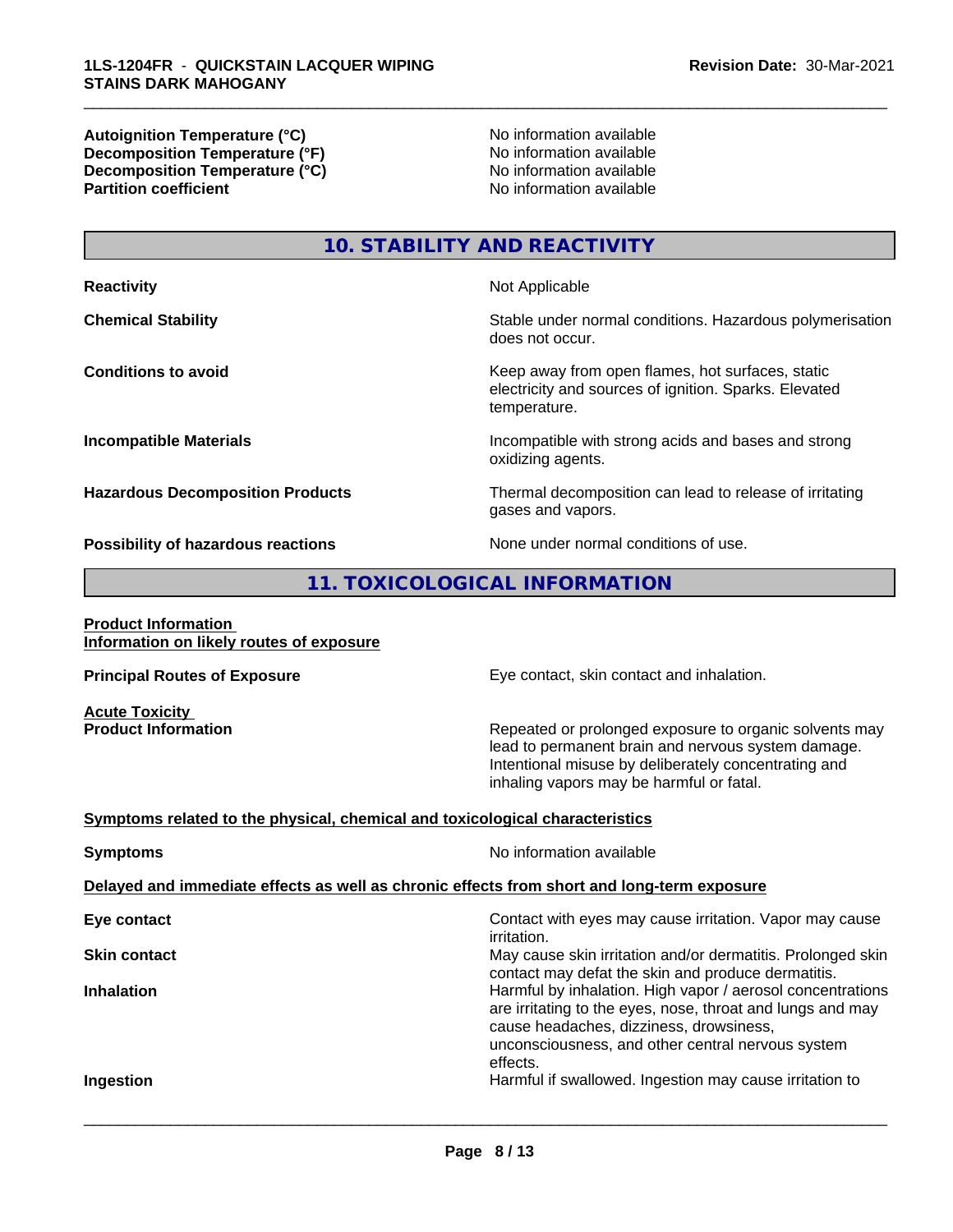|                                 | mucous membranes. Small amounts of this product            |
|---------------------------------|------------------------------------------------------------|
|                                 | aspirated into the respiratory system during ingestion or  |
|                                 | vomiting may cause mild to severe pulmonary injury,        |
|                                 | possibly progressing to death.                             |
| <b>Sensitization</b>            | May cause an allergic skin reaction.                       |
| <b>Neurological Effects</b>     | No information available.                                  |
| <b>Mutagenic Effects</b>        | No information available.                                  |
| <b>Reproductive Effects</b>     | No information available.                                  |
| <b>Developmental Effects</b>    | No information available.                                  |
| Target organ effects            | No information available.                                  |
| <b>STOT - single exposure</b>   | May cause disorder and damage to the, Respiratory          |
|                                 | system, Central nervous system.                            |
| <b>STOT - repeated exposure</b> | Causes damage to organs through prolonged or repeated      |
|                                 | exposure if inhaled, May cause disorder and damage to      |
|                                 | the, liver, kidney, spleen, blood, Central nervous system, |
|                                 | Causes damage to organs through prolonged or repeated      |
|                                 | exposure if swallowed, Causes damage to organs through     |
|                                 | prolonged or repeated exposure in contact with skin.       |
| Other adverse effects           | No information available.                                  |
| <b>Aspiration Hazard</b>        | May be harmful if swallowed and enters airways. Small      |
|                                 | amounts of this product aspirated into the respiratory     |
|                                 | system during ingestion or vomiting may cause mild to      |
|                                 | severe pulmonary injury, possibly progressing to death.    |
|                                 |                                                            |

#### **Numerical measures of toxicity**

**The following values are calculated based on chapter 3.1 of the GHS document**

| ATEmix (oral)                        | 1520 mg/ka |
|--------------------------------------|------------|
| <b>ATEmix (dermal)</b>               | 2468 mg/ka |
| <b>ATEmix (inhalation-dust/mist)</b> | 139.1 mg/L |
| ATEmix (inhalation-vapor)            | 28.8 mg/L  |

#### **Component Information**

| Chemical name                                                 | Oral LD50             | Dermal LD50              | Inhalation LC50                       |
|---------------------------------------------------------------|-----------------------|--------------------------|---------------------------------------|
| 2-Butoxyethanol<br>111-76-2                                   | $= 1300$ mg/kg (Rat)  | $>$ 2000 mg/kg (Rabbit)  | $>$ 4.9 mg/L (Rat) 3H                 |
| Propylene glycol monomethyl ether<br>acetate<br>108-65-6      | $= 8532$ mg/kg (Rat)  | $>$ 5 g/kg (Rabbit)      |                                       |
| Distillates, petroleum, hydrotreated<br>light<br>64742-47-8   | $> 5000$ mg/kg (Rat)  | $>$ 2000 mg/kg (Rabbit)  | $> 5.2$ mg/L (Rat) 4 h                |
| n-Butyl acetate<br>123-86-4                                   | $= 10768$ mg/kg (Rat) | $> 17600$ mg/kg (Rabbit) |                                       |
| Acetone<br>67-64-1                                            | $= 5800$ mg/kg (Rat)  | $> 15700$ mg/kg (Rabbit) | $= 50100$ mg/m <sup>3</sup> (Rat) 8 h |
| cellulose, nitrate<br>9004-70-0                               | 5 g/kg (Rat)          | $\overline{\phantom{a}}$ |                                       |
| Iron oxide<br>1309-37-1                                       | $> 10000$ mg/kg (Rat) | $\overline{\phantom{a}}$ |                                       |
| VM&P naphtha<br>64742-89-8                                    |                       | $=$ 3000 mg/kg (Rabbit)  |                                       |
| Solvent naphtha, petroleum,<br>medium aliphatic<br>64742-88-7 | $> 25$ mL/kg (Rat)    | $>$ 3000 mg/kg (Rabbit)  |                                       |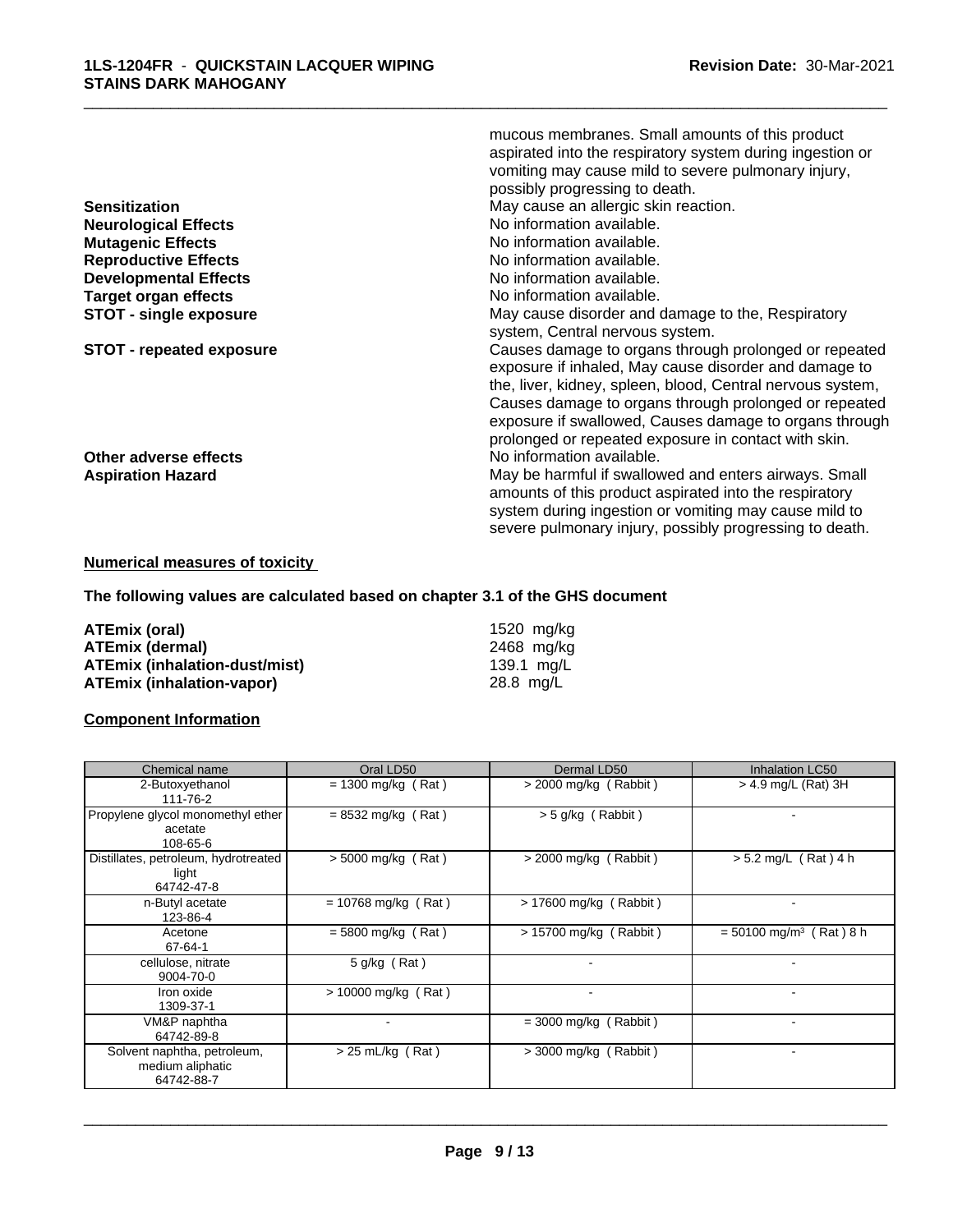#### **1LS-1204FR** - **QUICKSTAIN LACQUER WIPING STAINS DARK MAHOGANY**

| Solvent naphtha, petroleum, light<br>aromatic<br>64742-95-6 | $= 8400$ mg/kg (Rat) | $>$ 2000 mg/kg (Rabbit) | $= 3400$ ppm (Rat) 4 h                |
|-------------------------------------------------------------|----------------------|-------------------------|---------------------------------------|
| Isopropyl alcohol<br>67-63-0                                | $= 1870$ mg/kg (Rat) | $= 4059$ mg/kg (Rabbit) | $= 72600$ mg/m <sup>3</sup> (Rat) 4 h |
| 1,2,4-Trimethylbenzene<br>$95-63-6$                         | $=$ 3280 mg/kg (Rat) | $>$ 3160 mg/kg (Rabbit) | $= 18$ g/m <sup>3</sup> (Rat) 4 h     |
| Carbon black<br>1333-86-4                                   | > 15400 mg/kg (Rat)  | > 3 g/kg (Rabbit)       |                                       |

\_\_\_\_\_\_\_\_\_\_\_\_\_\_\_\_\_\_\_\_\_\_\_\_\_\_\_\_\_\_\_\_\_\_\_\_\_\_\_\_\_\_\_\_\_\_\_\_\_\_\_\_\_\_\_\_\_\_\_\_\_\_\_\_\_\_\_\_\_\_\_\_\_\_\_\_\_\_\_\_\_\_\_\_\_\_\_\_\_\_\_\_\_

#### **Chronic Toxicity**

#### **Carcinogenicity**

*The information below indicateswhether each agency has listed any ingredient as a carcinogen:.*

| <b>Chemical name</b> | <b>IARC</b>                     | <b>NTP</b> |
|----------------------|---------------------------------|------------|
|                      | 2Β<br>Possible Human Carcinogen |            |
| Carbon black         |                                 |            |

#### **Legend**

IARC - International Agency for Research on Cancer NTP - National Toxicity Program OSHA - Occupational Safety & Health Administration

**12. ECOLOGICAL INFORMATION**

#### **Ecotoxicity Effects**

The environmental impact of this product has not been fully investigated.

#### **Product Information**

#### **Acute Toxicity to Fish**

No information available

#### **Acute Toxicity to Aquatic Invertebrates**

No information available

#### **Acute Toxicity to Aquatic Plants**

No information available

#### **Persistence / Degradability**

No information available.

#### **Bioaccumulation**

There is no data for this product.

#### **Mobility in Environmental Media**

No information available.

#### **Ozone**

No information available

#### **Component Information**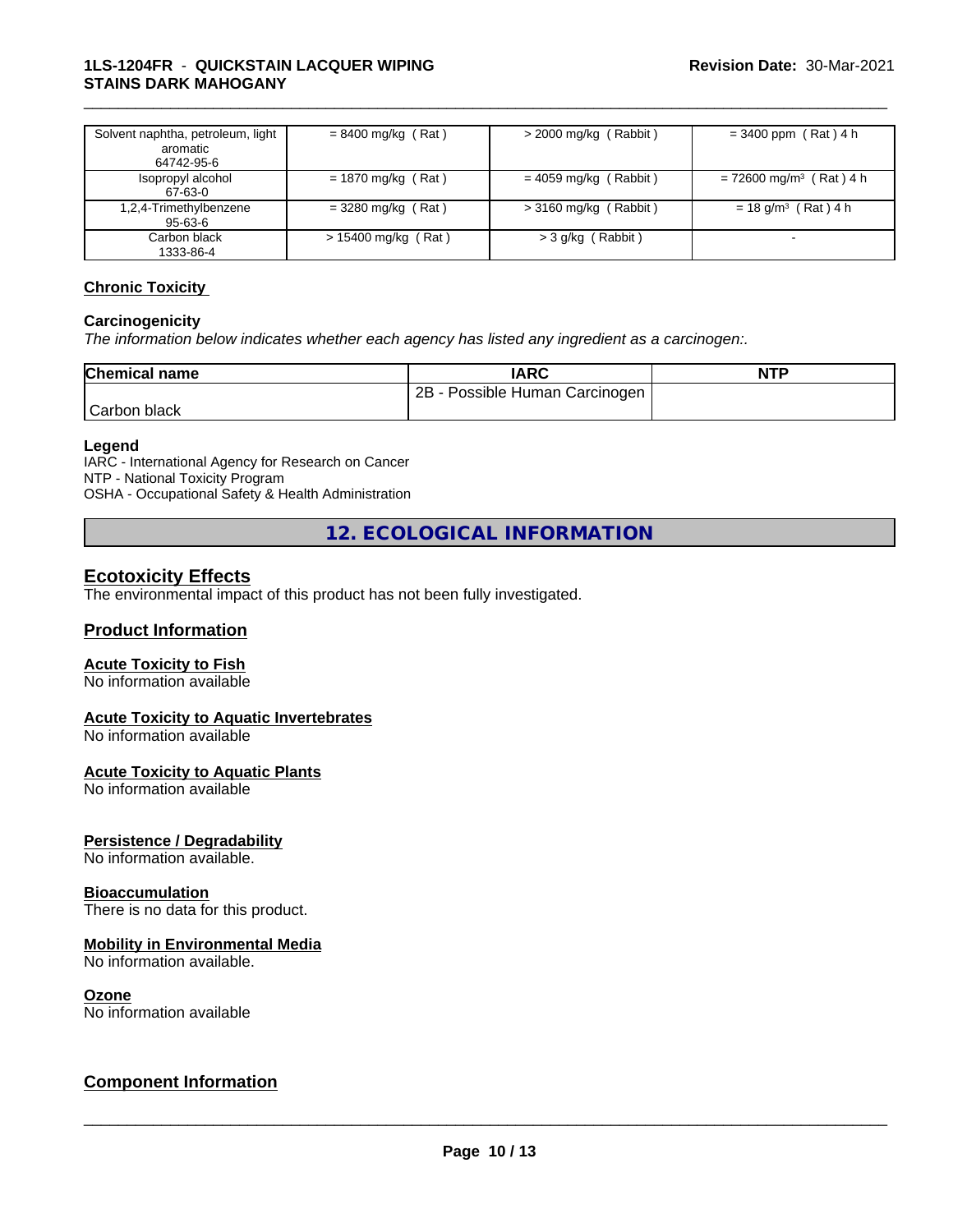#### **Acute Toxicity to Fish**

2-Butoxyethanol LC50: 1490 mg/L (Bluegill sunfish - 96 hr.) n-Butyl acetate LC50: 18 mg/L (Fathead Minnow - 96 hr.) Acetone LC50: 8300 (Bluegill - 96 hr.) mg/L

#### **Acute Toxicity to Aquatic Invertebrates**

n-Butyl acetate EC50: 72.8 mg/L (Daphnia magna - 48 hr.) Acetone EC50: 12600 mg/L (Daphnia magna - 48 hr.)

#### **Acute Toxicity to Aquatic Plants**

n-Butyl acetate EC50: 674.7 mg/L (Green algae (Scenedesmus subspicatus), 72 hrs.)

#### **13. DISPOSAL CONSIDERATIONS**

**Waste Disposal Method** Dispose of in accordance with federal, state, provincial, and local regulations. Local requirements may vary, consult your sanitation department or state-designated environmental protection agency for more disposal options.

**Empty Container Warning <b>Emptied** Containers may retain product residue. Follow label warnings even after container is emptied. Residual vapors may explode on ignition.

**14. TRANSPORT INFORMATION**

**TDG Proper Shipping Name** PAINT **Hazard class** 3 **UN-No.** UN1263 **Packing Group II III Description** UN1263, PAINT, 3, II

 $\overline{\phantom{a}}$  ,  $\overline{\phantom{a}}$  ,  $\overline{\phantom{a}}$  ,  $\overline{\phantom{a}}$  ,  $\overline{\phantom{a}}$  ,  $\overline{\phantom{a}}$  ,  $\overline{\phantom{a}}$  ,  $\overline{\phantom{a}}$  ,  $\overline{\phantom{a}}$  ,  $\overline{\phantom{a}}$  ,  $\overline{\phantom{a}}$  ,  $\overline{\phantom{a}}$  ,  $\overline{\phantom{a}}$  ,  $\overline{\phantom{a}}$  ,  $\overline{\phantom{a}}$  ,  $\overline{\phantom{a}}$ 

\_\_\_\_\_\_\_\_\_\_\_\_\_\_\_\_\_\_\_\_\_\_\_\_\_\_\_\_\_\_\_\_\_\_\_\_\_\_\_\_\_\_\_\_\_\_\_\_\_\_\_\_\_\_\_\_\_\_\_\_\_\_\_\_\_\_\_\_\_\_\_\_\_\_\_\_\_\_\_\_\_\_\_\_\_\_\_\_\_\_\_\_\_

**ICAO / IATA** Contact the preparer for further information.

**IMDG / IMO Contact the preparer for further information.**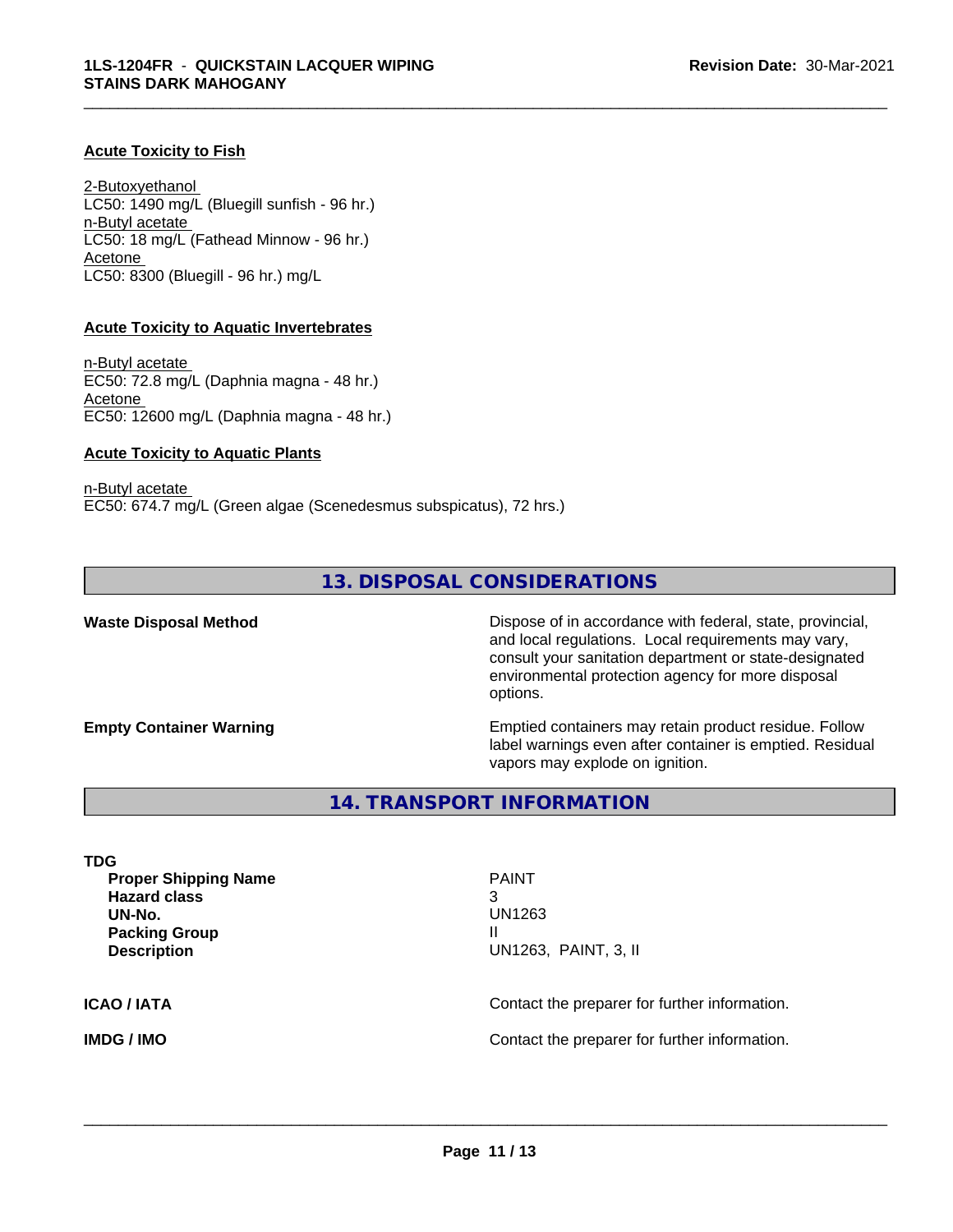### **15. REGULATORY INFORMATION**

\_\_\_\_\_\_\_\_\_\_\_\_\_\_\_\_\_\_\_\_\_\_\_\_\_\_\_\_\_\_\_\_\_\_\_\_\_\_\_\_\_\_\_\_\_\_\_\_\_\_\_\_\_\_\_\_\_\_\_\_\_\_\_\_\_\_\_\_\_\_\_\_\_\_\_\_\_\_\_\_\_\_\_\_\_\_\_\_\_\_\_\_\_

#### **International Inventories**

| <b>TSCA: United States</b> | Yes - All components are listed or exempt. |
|----------------------------|--------------------------------------------|
| <b>DSL: Canada</b>         | Yes - All components are listed or exempt. |

#### **National Pollutant Release Inventory (NPRI)**

#### **NPRI Parts 1- 4**

This product contains the following Parts 1-4 NPRI chemicals:

| <b>Chemical name</b>   | CAS No.  | Weight-% | <b>NPRI Parts 1-4</b> |  |
|------------------------|----------|----------|-----------------------|--|
| 2-Butoxvethanol        | 111-76-2 | 15 - 40% | ∟isted                |  |
| Isopropyl alcohol      | 67-63-0  | - 5%     | ∟isted                |  |
| 1,2,4-Trimethylbenzene | 95-63-6  | $-5%$    | Listed                |  |

#### **NPRI Part 5**

This product contains the following NPRI Part 5 Chemicals:

| <b>Chemical name</b>                 | <b>CAS No.</b> | Weight-%   | <b>NPRI Part 5</b> |  |
|--------------------------------------|----------------|------------|--------------------|--|
| 2-Butoxyethanol                      | 111-76-2       | $15 - 40%$ | Listed             |  |
| Propylene glycol monomethyl ether    | 108-65-6       | $10 - 30%$ | Listed             |  |
| acetate                              |                |            |                    |  |
| Distillates, petroleum, hydrotreated | 64742-47-8     | $7 - 13%$  | Listed             |  |
| light                                |                |            |                    |  |
| Stoddard solvent                     | 8052-41-3      | $3 - 7%$   | Listed             |  |
| n-Butyl acetate                      | 123-86-4       | $3 - 7%$   | Listed             |  |
| VM&P naphtha                         | 64742-89-8     | $1 - 5%$   | Listed             |  |
| Solvent naphtha, petroleum, medium   | 64742-88-7     | $1 - 5%$   | Listed             |  |
| aliphatic                            |                |            |                    |  |
| Solvent naphtha, petroleum, light    | 64742-95-6     | $1 - 5%$   | Listed             |  |
| aromatic                             |                |            |                    |  |
| Isopropyl alcohol                    | 67-63-0        | $1 - 5%$   | Listed             |  |
| 1,2,4-Trimethylbenzene               | 95-63-6        | $1 - 5%$   | Listed             |  |

#### **WHMIS Regulatory Status**

This product has been classified in accordance with the hazard criteria of the Hazardous Products Regulations (HPR) and the SDS contains all the information required by the HPR.

|                                                                                                            |               | <b>16. OTHER INFORMATION</b> |               |          |  |
|------------------------------------------------------------------------------------------------------------|---------------|------------------------------|---------------|----------|--|
| HMIS -                                                                                                     | Health: $3^*$ | <b>Flammability: 3</b>       | Reactivity: 1 | $PPE: -$ |  |
| <b>HMIS Legend</b><br>0 - Minimal Hazard<br>1 - Slight Hazard<br>2 - Moderate Hazard<br>3 - Serious Hazard |               |                              |               |          |  |